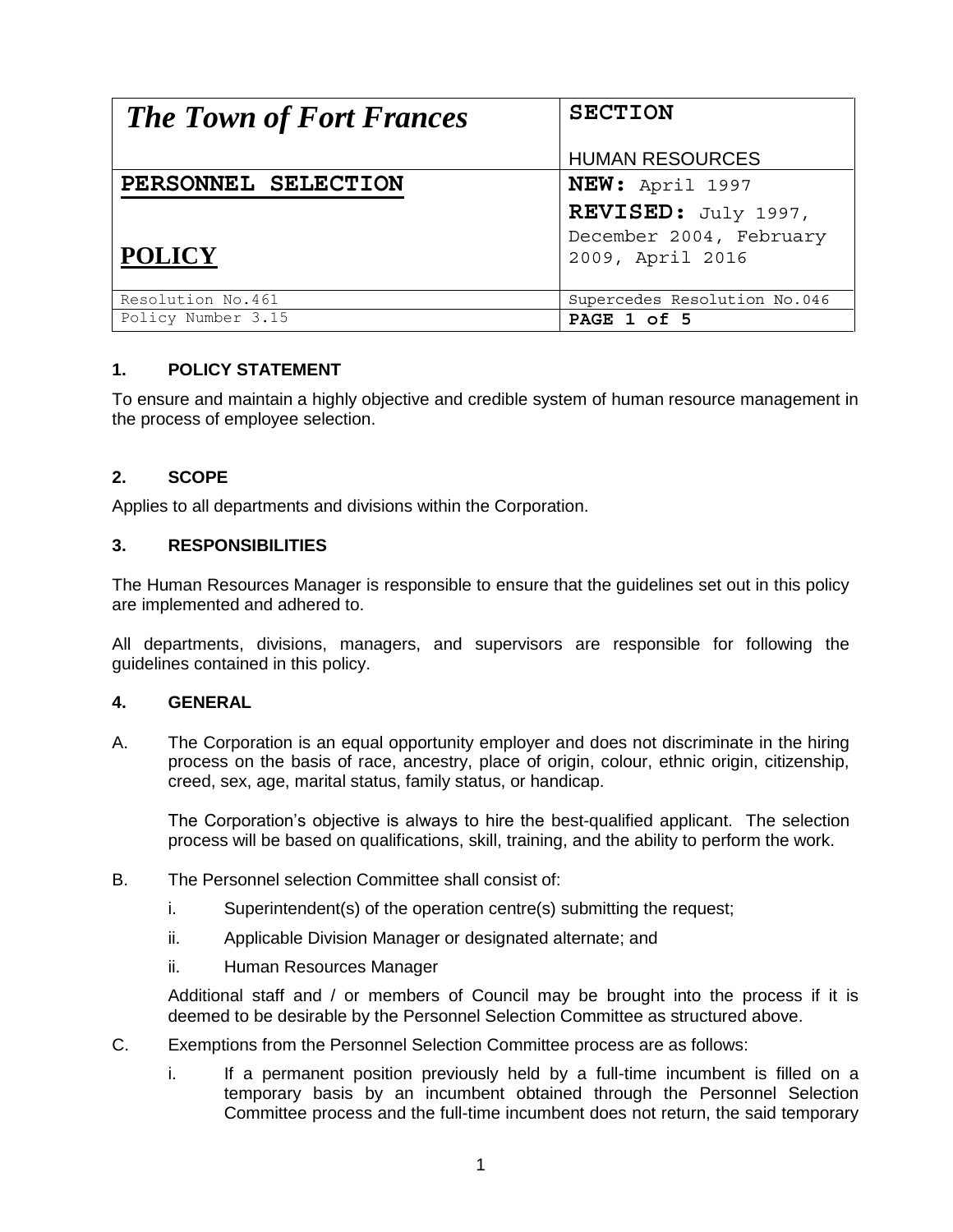incumbent may be exempt from the Personnel Selection Committee process and be awarded the permanent full-time position if incumbent possesses:

- a. Job qualifications and criteria;
- b. Positive performance evaluation; and
- c. Recommendation from the responsible Superintendent.
- ii. Where Council-approved budgets have projects therein which require a Division to hire employee(s) on a seasonal or otherwise temporary basis, and there are persons who, in the preceding year were employed in that same operating centre, performing the same or similar work, and for whom the Superintendent has on file favourable performance reviews on completion of that preceding year employment, and who wish to return to work for said Operating Centre in said employment position(s), then the Superintendent may rehire said person(s) as required, outside the Personnel Selection Committee process as a Divisional Administrative function.

Filling any remaining temporary seasonal employee needs after utilizing the above process is to be subject to the Personnel Selection Committee process.

### **5. NEW POSITIONS**

- A. Newly created positions will be presented to the Chief Administrative Officer by the Division Manager along with a completed job description and rationale for the position. Approval for the new position will be at the discretion of the Chief Administrative Officer.
- B. Once approval has been granted, the Human Resources Manager will convene the appropriate Job Evaluation Committee for the determination of a salary rate.
- C. The appropriate Division Manager will then forward the recommendation to their respective Executive Committee and then for presentation to Council.

### **6. REPLACEMENT POSITIONS**

Vacant positions approved in the current budget may be determined by the appropriate Division Manager as to the ongoing need to refill such position.

These positions that become vacant through transfer, promotion, termination, retirement, etc. will be first analyzed as to the continuing need for said position and for any changes to duties, responsibilities, qualifications, etc. that need to be made to said position. The job description will then be updated to reflect the current needs of the position. An evaluation of the salary rate (if necessary) will also be conducted with the Human Resources Manager and in accordance to collective agreement provisions or the Management / Non-Union Salary Administration Policy.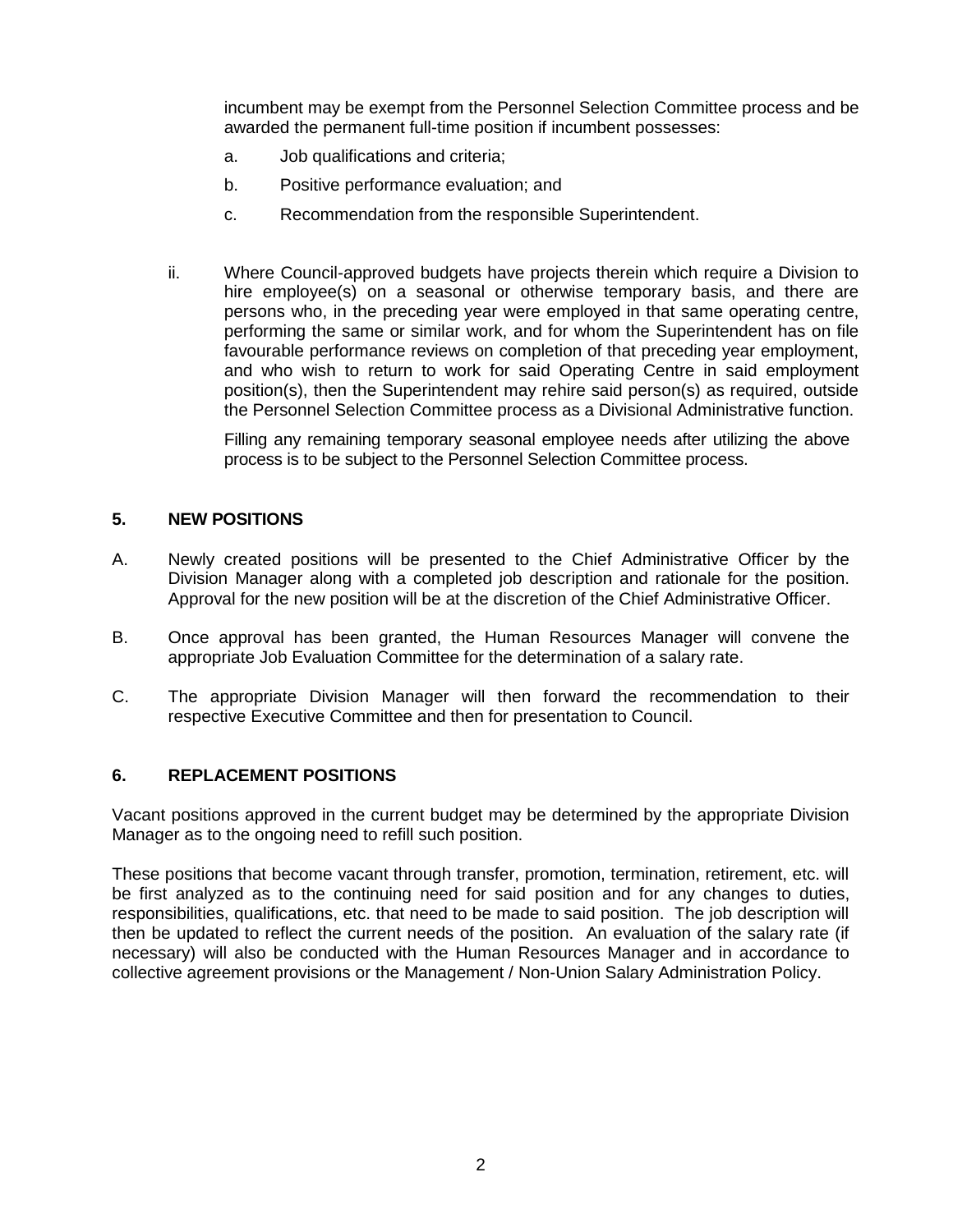# **7. PROCEDURE**

## A. Internal Postings

- i. As a result of a vacancy that occurs within the scope of a Collective Agreement, the process outlined within the Collective Agreement will be followed.
- ii. The Human Resources Department will coordinate the internal posting process (creation and distribution of job posting package and the collection of all applications)
- iii. The Human Resources Department will present the list of applicants and applications to the appropriate Superintendent / Division Manager.
- iv. In conjunction with the Supervisor and / or Division Manager a shortlist of candidates will be developed in accordance with collective agreement provisions and an interview schedule determined if required.
- v. Once a successful candidate has been determined, the Human Resources Manager will produce a hiring package (including the letter of offer) to be delivered to the employee by the Supervisor. All unsuccessful candidates are notified either by telephone or in writing.
- vi. Positions that cannot be filled through the internal posting system will then be processed externally.
- B. External Postings
	- i. Positions that cannot be filled through the internal process will be subject to the external search procedures.
	- ii. The Human Resources Manager in conjunction with the supervisor will develop the advertisement, the market to be pursued, and the carrier.
	- iii. The Personnel Selection Committee will screen all candidates and develop a shortlist based on the criteria as established by the Committee.
	- iv. Interviews will then be scheduled by the Human Resources Department or the Supervisor.
	- v. Reference checks are to be conducted prior to any hiring. Whenever a reference check is made, it should be carried out with discretion, and only with the permission of the candidate. Reference checks will be conducted by the Supervisor.
	- vi. Once a successful candidate has been determined, a verbal offer of employment will be made by the Supervisor or the Human Resources Department. Confirmation, in writing is to be given to the successful candidate and includes all of the pertinent data as to position title, wage rate, start date, benefits entitlement, probation period, and applicable policies / collective agreements. This package will be produced by the Human Resources Department.
	- vii. All unsuccessful candidates are notified either by telephone or in writing.

### **8. NEPOTISM**

- A. Objective
	- i. To ensure that employment related decisions concerning existing or potential Town employees are free from any real or perceived improper influence based on familial relationships and to maintain public confidence in the integrity of the Town's hiring and employment practices. In particular, this policy is intended to: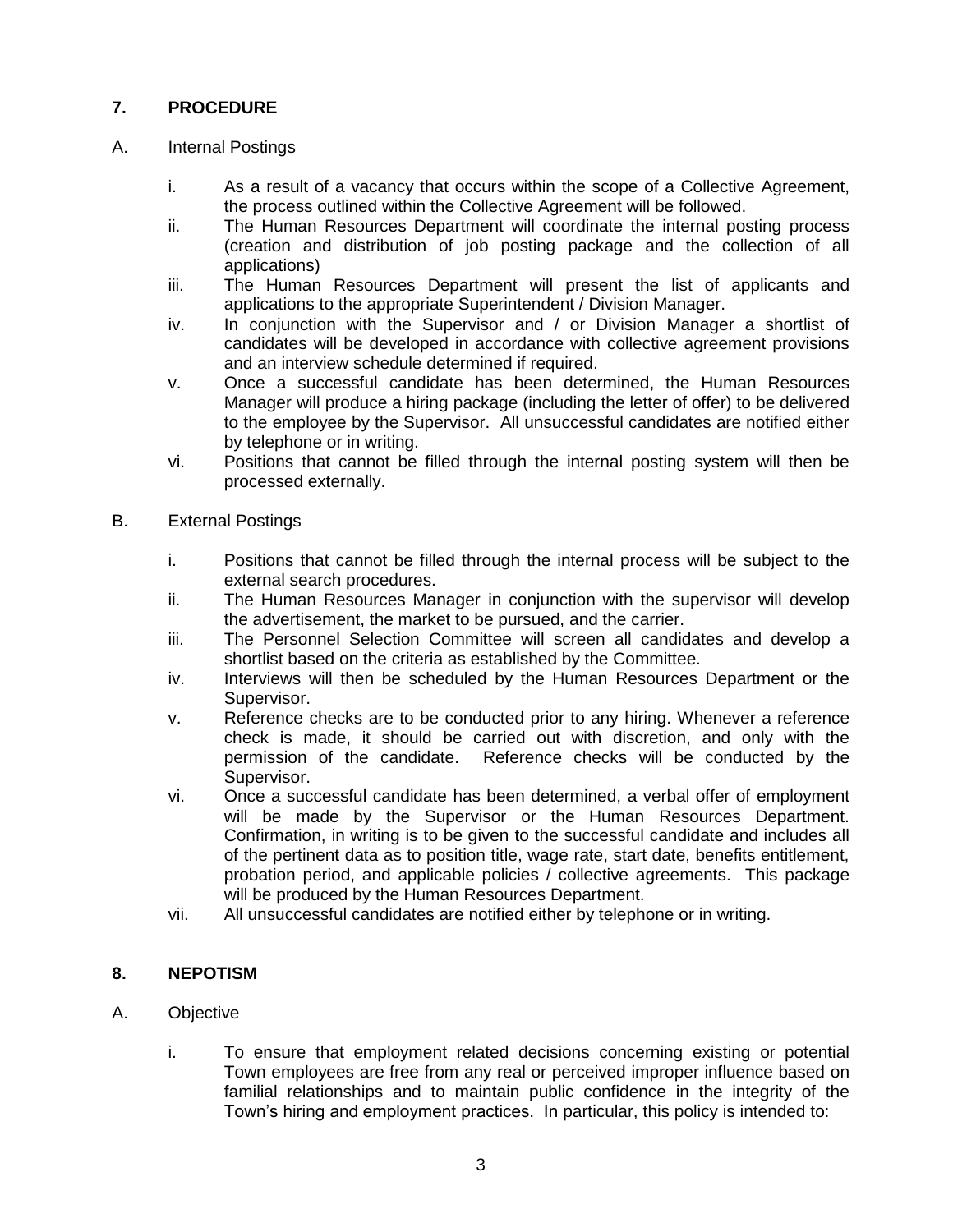Prevent conflict of interest, or the appearance of such conflict, that may arise through the hiring or employment of family members; and

Prevent the exercise of any improper influence based on familial relationships, or the appearance of such influence in the Town's employment practices.

This policy applies to all employees and elected officials

- ii. One of the Town's human resource objectives is to hire the most suitably qualified or best candidate available for each vacant position and takes into consideration the legal requirements and terms outlined in collective agreements. As a consequence, the Town prohibits employment situations where family members would:
	- a. Be supervised by (meaning direct reporting relationship) or subordinate to, one another; or
	- b. Be given preferential treatment being recruited and / or selected for vacant positions; or
	- c. Be appointed to position where job responsibilities would be incompatible with positions occupied by family members.
	- d. All employment related matters related to hiring and / or employment shall be undertaken in an objective and impartial manner.
- B. Definitions

**Direct Reporting Relationship** – A relationship in which an employee or elected official has authority to:

- i. Approve or deny increments, overtime or negotiate salary levels
- ii. Conduct performance appraisals
- iii. Administer discipline
- iv. Direct work assignments with respect to an employee

**Closely Related** – For the purpose of this policy, closely related to an employee or a member of Council shall be interpreted to mean:

- i. Parents (including 'step')
- ii. Spouse (including common law)
- iii. Same sex partner (including common law)
- iv. Children (including 'step' and grandchildren, brothers and sisters); and
- v. Father-in-law, mother-in-law, daughter-in-law, son-in-law, brother-in-law, and sister-in-law.
- C. Procedure
	- i. A Personnel Selection Committee member who is closely related (as defined above) to a candidate for employment shall not be involved in any aspect of the recruiting process so as to avoid any conflict of interests or allegations of preferential treatment.
	- ii. It is the responsibility of the members of the Personnel Selection Committee to declare a conflict. The conflict will be recorded by the Human Resources Manager.